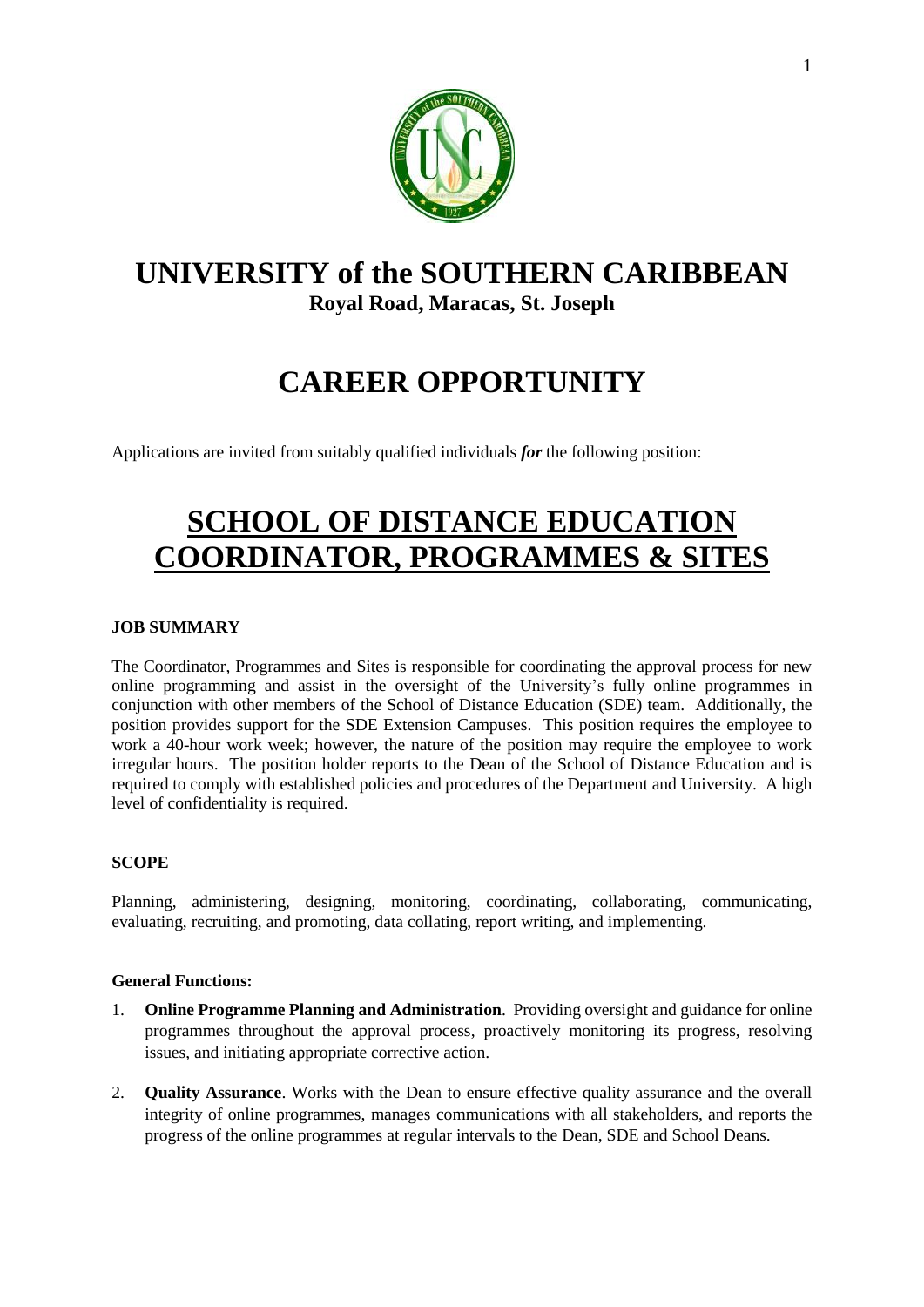- 3. **Programme Outreach and Recruitment**. Works with the Dean, SDE in building the programme delivery capacity online and through extension campuses. Liaises with the relevant personnel in the SDE for design and delivery of academic programmes as part of a collaborative process.
- 4. **Extension Campuses**. Provides support for the operations of the extension campuses to ensure best-practice, standardization and collaboration with Main Campus and among extension campuses.

# **DUTIES AND RESPONSIBILITIES**

The following specific duties arise from the general functions:

- Reviews programme approval documentation and charts their progress through the approval process.
- Maintains the programme documentation for programmes offered online.
- Coordinates and monitors programmes offered online.
- Works with the Dean to identify, recruit, select, assign, evaluate, retain, or discontinue the services of part-time faculty for online programmes.
- Assists with the direction of the assessment operations for all online programmes.
- Maintains accurate records and provides reports on the operations of online programmes.
- Collates data and reports on the outcome of course evaluation questionnaires.
- Oversees responses to enquiries from students, external customers, and the general public about online programming.
- Works with the Dean in identifying, developing and implementing relevant projects and programmes for outreach and for workforce training and development.
- Assists in the recruitment and promotion of USC Online programmes.
- Provides oversight of extension campus course scheduling and faculty approval processes to ensure feasibility and collaboration among campuses.
- Maintains accurate data on extension campus operations and reports on same.
- Any other duties that align with the monitoring, administration, evaluation, delivery, and promotion of online and extension campus programmes.

# **QUALIFICATION AND EXPERIENCE**

To perform this job successfully, an individual must be able to perform each essential duty satisfactorily. The position requires:

- A Master's degree in Education Administration/Leadership (Curriculum, Instruction and Assessment) or related field from an accredited institution.
- At least three (3) years in a tertiary academic leadership position.
- Experience in programme coordination and review.
- Experience in scheduling and course management.
- Experience managing and working in a team.
- Experience using computer for a variety of tasks.
- Experience in financial management will be an asset.

# **KNOWLEDGE, SKILLS AND ABILITIES**

Competency in Microsoft Suite including Word, PowerPoint, Excel and Outlook.